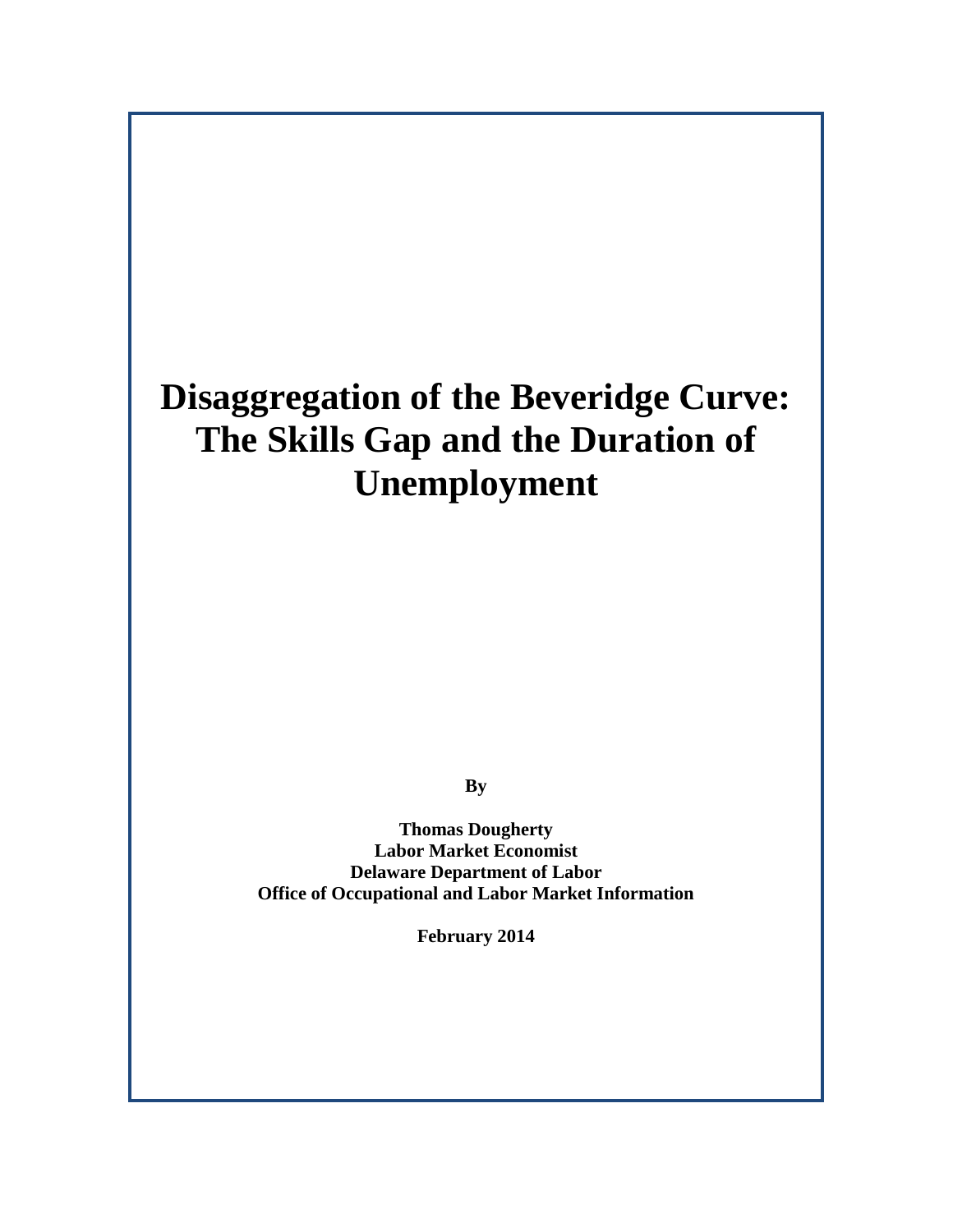## **Disaggregation of the Beveridge Curve: The Skills Gap and the Duration of Unemployment**

This article will look at the unemployment rate and vacancy rate relationship for Delaware. We will see that this relationship, called the Beveridge curve, has been relatively stable for much of the last decade, but recently there has been an outward shift in Delaware's Beveridge curve. The cause of the shift in the unemployment rate/vacancy rate relationship will be under investigation. Using Delaware Current Population Survey data, the unemployment rate will be disaggregated by skill level and duration of unemployment.

The Beveridge curve is the inverse relationship between the unemployment rate and the vacancy rate. The vacancy rate is the total number of job openings employers are attempting to fill for work divided by the total number employed plus the number of job openings. Vacancy rate data come from the Job Openings and Labor Turnover Survey (JOLTS) produced by the U.S. Department of Labor's Bureau of Labor Statistics. JOLTS vacancy data are not published at the state level, so national vacancy rate data are used as a proxy for the Delaware vacancy rate. The Delaware unemployment rate is from the Local Area Unemployment Statistics program. Both the vacancy rate and the unemployment rate are seasonally adjusted. The disaggregated unemployment rate data are calculated using Delaware's Current Population Statistics.

The Beveridge curve is an indicator of how well workers are matching with job vacancies in the economy. In times of low unemployment, the vacancy rate tends to rise, as it is relatively more difficult for employers to fill job vacancies when there are fewer unemployed workers seeking work. When unemployment is high there are more people searching for jobs and vacancies tend to fall because employers have an easier time filling job openings. So, movements along the Beveridge curve tend to fluctuate with changes in the business cycle. Plotting the unemployment rate and vacancy rate on a graph one would see that with an expanding economy, the unemployment rate falls and vacancies increase and the unemployment rate/vacancy rate relationship moves to the north-west portion of the graph, signifying a tight labor market. When the labor market and economy are weak, the unemployment rate/vacancy rate relationship moves to the south-east portion of the graph.

Beyond movements along the Beveridge curve, there are also shifts in the entire curve either inward toward the origin or an outward shift away from the origin. An outward shift of the Beveridge curve can be a sign of labor market inefficiencies as vacancies are open for longer periods of time and there are more people unemployed for every level of vacancies than before.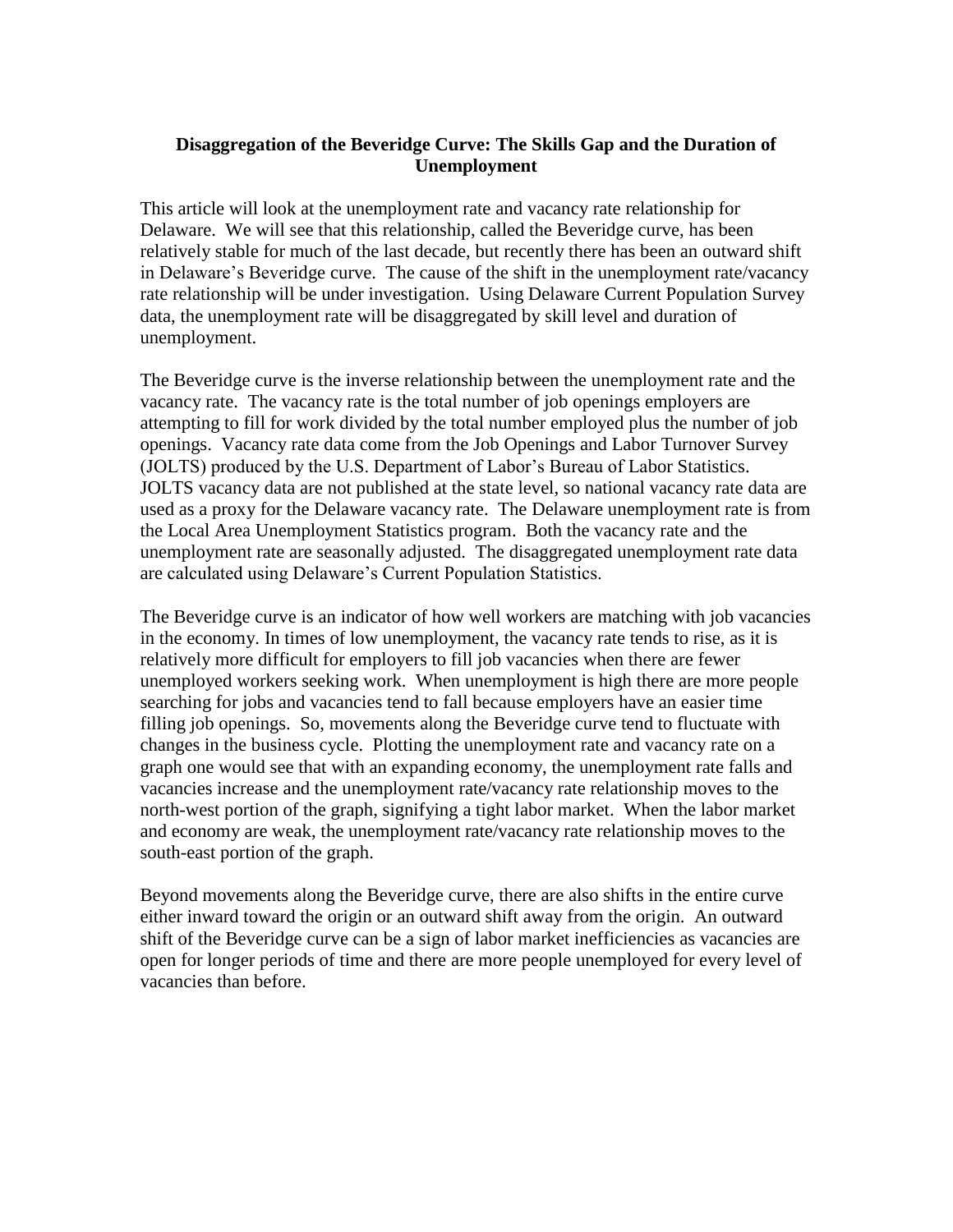

Source: Delaware Department of Labor and U.S. Department of Labor, Local Area Unemployment Statistics. U.S. Department of Labor, Job Openings and Labor Turnover Survey

Delaware's Beveridge curve is presented in Figure 1. Delaware's unemployment rate has been plotted against the vacancy rate from January 2001 to September 2013. Superimposed on top of Delaware's unemployment rate/vacancy rate relationship is a fitted line that represents an idealized Beveridge curve. Starting in the second half of 2009, there is a counter clockwise rotation of the plotted unemployment rate and vacancy rate relationship that results in an outward shift in Delaware's Beveridge Curve. This shift happens relatively quickly and occurs in less than one year. What this represents is some inefficiency in Delaware's labor market. After the shift outward, each vacancy rate is now associated with a higher unemployment rate than previously. An outward shift in the curve means there are more unemployed workers for any given amount of job vacancies. Therefore, it has become more difficult to match workers to job vacancies.

What will be looked at next is a disaggregation of the unemployment rate/vacancy rate relationship to see what might be the cause of the change. By disaggregating the unemployment/vacancy rate relationship by skill level and duration of unemployment, we will investigate what is causing the shift in the Beveridge curve.

#### **Disaggregation of the Beveridge Curve by Skill Level**

If workers' skill level was a cause for a shift in the Beveridge Curve, then we would expect to see those with the most skills benefiting at the expense of those with fewer skills. As the vacancy rate increases, as it does from 2009 through 2012, we would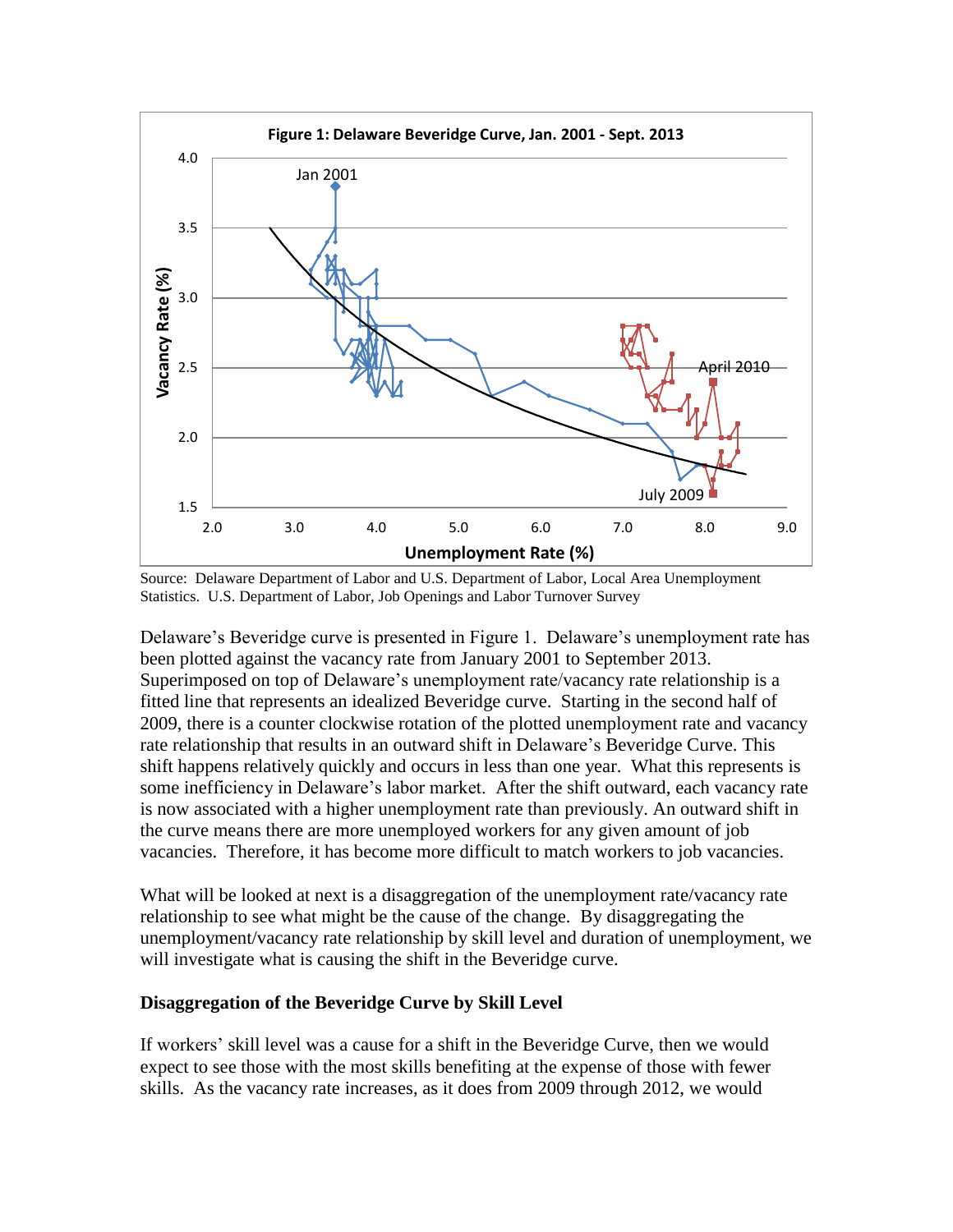expect to see the Beveridge curve for high skilled workers not shift outward and there might perhaps even be an inward shift in the unemployment rate/vacancy rate relationship if there were a skills gap. So, by disaggregating the Beveridge curve by skill level, we are expecting to see different movements of the curve based on the level of education. If all skill levels shift outward, then the difference in the level of skill is not a deciding factor as to whether there is a mismatch between workers and vacancies.



Source: U.S. Department of Labor, Delaware Current Population Survey. U.S. Department of Labor, Job Openings and Labor Turnover Survey



Source: U.S. Department of Labor, Delaware Current Population Survey. U.S. Department of Labor, Job Openings and Labor Turnover Survey

There is no good measure for the amount of skills that one possesses. So, educational attainment is used as a proxy for skills. Educational attainment refers to the highest level of education a person has completed. Those with more educational attainment have a greater amount of marketable skills than those with less educational attainment. Data on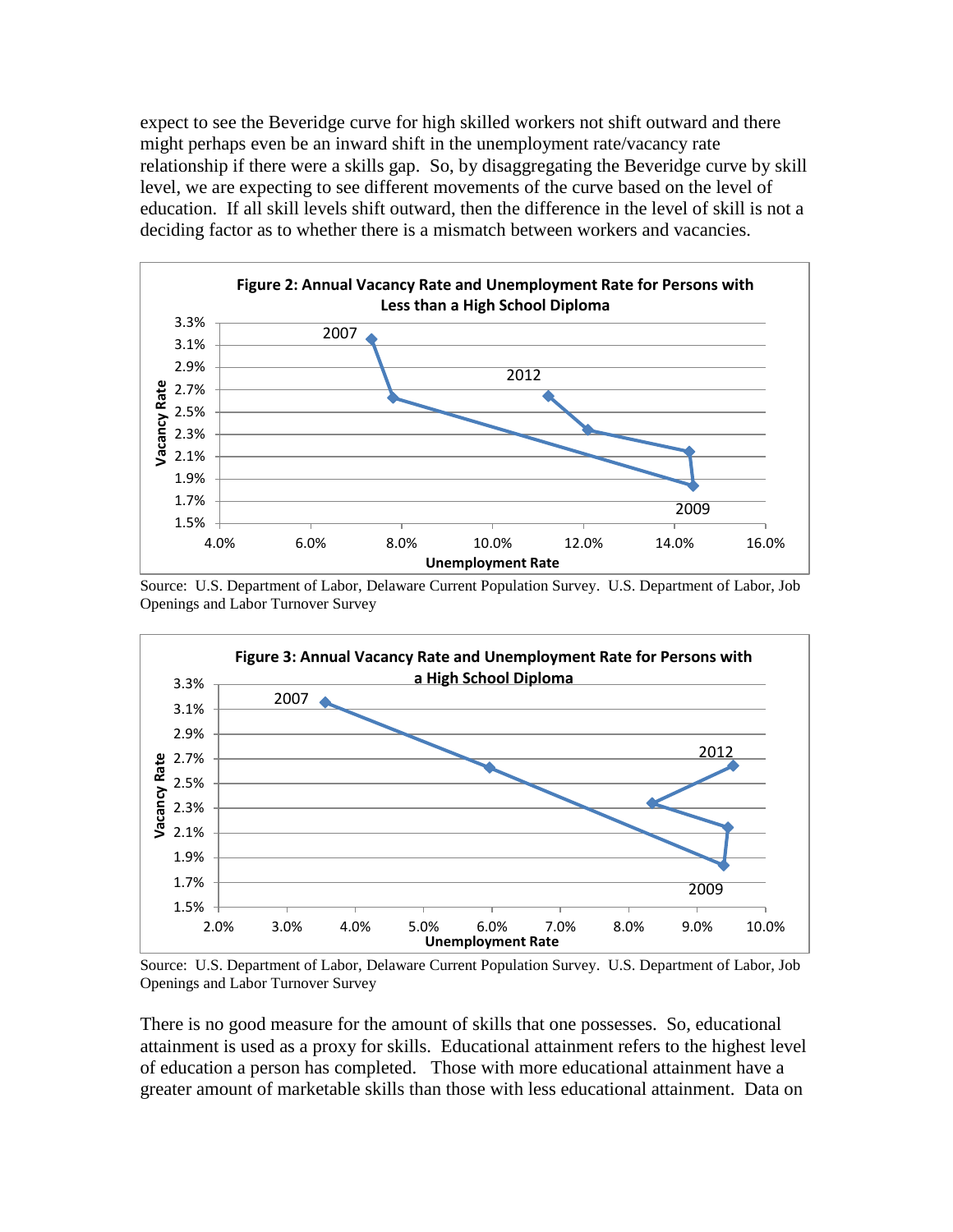the unemployment rate by level of educational attainment are available at the state level. The Delaware Current Population Survey was used for the rate of unemployment for the Delaware population 25 years and older with four types of educational attainment or skill level: less than a high school diploma, high school diploma, some college or associates degree, and those with a bachelor's degree or higher. Annual averages for unemployment rates and vacancy rates were used. The vacancy rate is taken from JOLTS and is used as a proxy for the Delaware vacancy rate.



Source: U.S. Department of Labor, Delaware Current Population Survey. U.S. Department of Labor, Job Openings and Labor Turnover Survey



Source: U.S. Department of Labor, Delaware Current Population Survey. U.S. Department of Labor, Job Openings and Labor Turnover Survey

All four levels of educational attainment (Figure 2 - 5) – from less than high school to bachelor's degree or higher - have an outward shift in the curve from 2009 through 2012. Although the some college or associates degree curve shifts outward the slowest, by 2012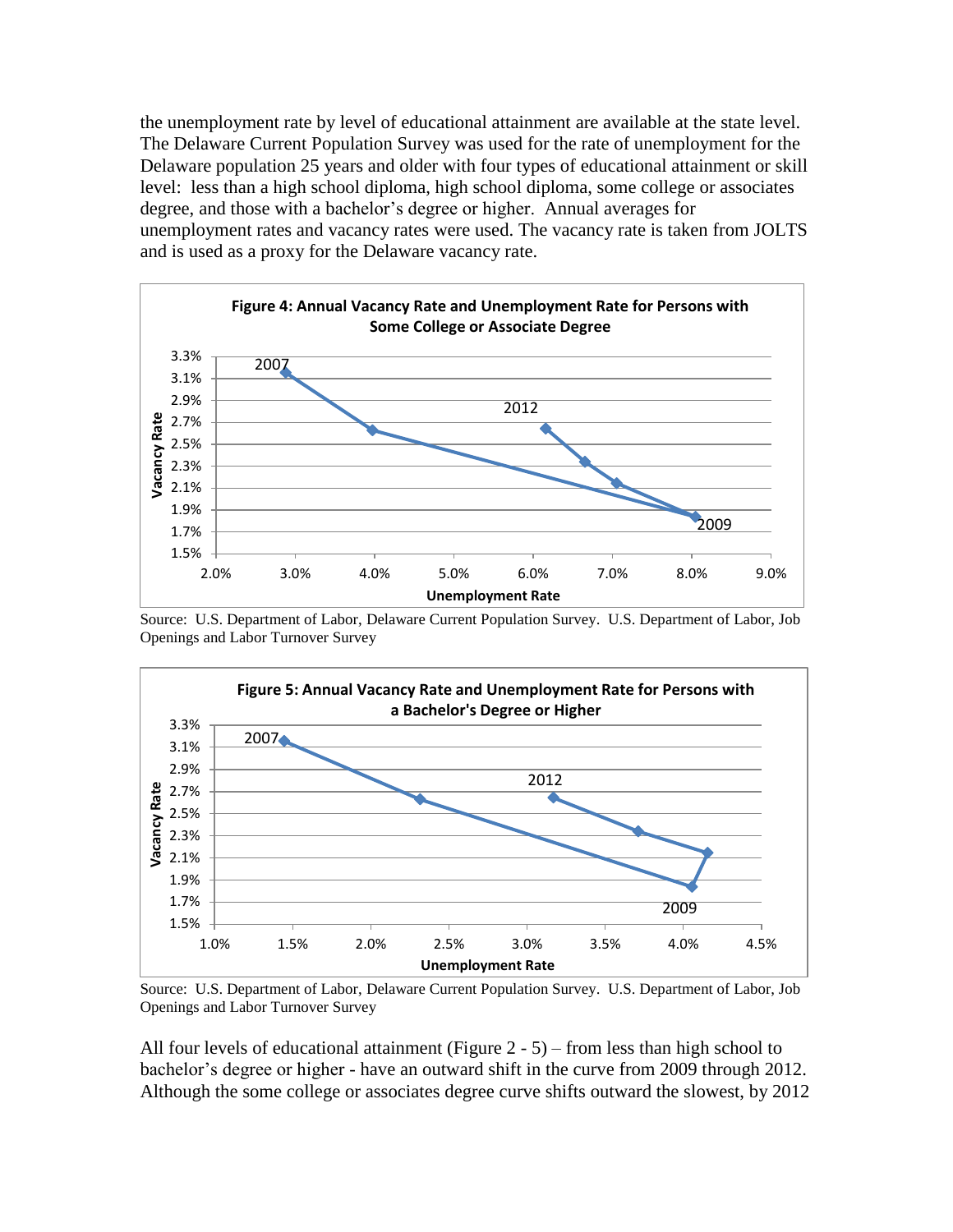even this curve has shifted outward. One would expect to see bachelor's degree or higher to benefit the most at the expense of other education levels – as seen by an inward shift or no shift of the Beveridge curve from 2009 to 2012 – if there were a skills gap causing the mismatch between the unemployment rate and the vacancy rate. An excess demand for the highest educated and most skilled workers should cause a sharper decline in the unemployment rate than those with the least skills as vacancies increase. But those with the most skills, as represented by those with a bachelor's degree or more, have a Beveridge curve that looks similar to those with the least skills, as represented by those with less than a high school diploma. The data do not appear to provide evidence that the skill level of workers is causing the mismatch between workers and vacancy, because if this was the case one would expect to see either no shift or an inward shift of the Beveridge curve for the most skilled Delaware workers as they take advantage of the excess demand for highly skilled workers as the vacancy rate increases from 2009 to 2012.

Other evidence against a mismatch of employers and employees due to a lack of skilled workers is that the Beveridge curve shifts over a very short time period – less than one year. It is unlikely that the skills of unemployed workers have deteriorated over a short span of time. It is more likely that some other factor has caused the jobs mismatch. But before we move on from the skills gaps we will look at how the educational attainment of Delaware's workers has changed over time.

#### *Educational Attainment:*

The unemployment rate remains relatively high even though the recession officially ended more than four years ago. One argument put forth for the cause of the prolonged high unemployment is that Delaware suffers from a skills gap. This argument claims that jobs vacancies are being unfilled because workers in Delaware do not have the skills required to fill the open positions. Next, we will look at the how the educational attainment of Delaware workers has changed to see if skills have been declining.



Source: U.S. Census Bureau, American Community Survey 2006-2012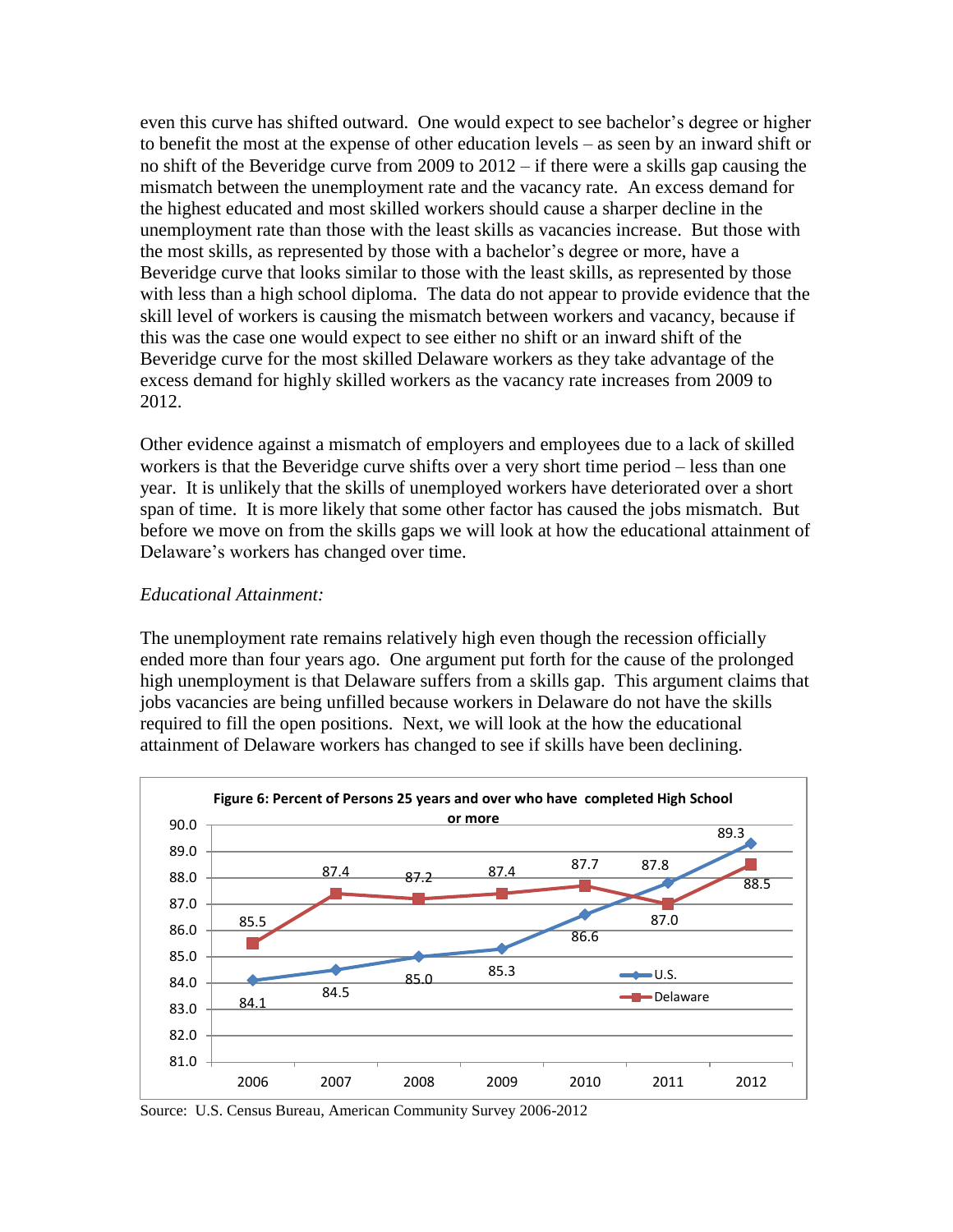According the Census Bureau's 1990 Census, 77.5 percent of Delaware residents had a high school diploma or more; by 2000 that had risen to 82.6 percent. Figures 6 through 8 show the percent of persons 25 years and over by educational attainment. The data are from the U.S. Census Bureau's American Community Survey. In 2012, 88.5 percent of Delawareans had completed high school or above. An increasing percentage of Delaware residents have at least a high school diploma. Delaware has also been above the national average in the percentage of its population in this category with the exception of 2011 and 2012 where Delaware has fallen slightly behind.

Next, we will look at those whose educational attainment is a bachelor's degree or more. Referring back to the Census, Delaware residents with a bachelor's degree or more in 1990 and 2000 was 21.4 percent and 25.0 percent, respectively. With 29.5 percent of Delaware residents with a bachelor's degree or more in 2012, Delaware workers have an increasing amount of education, which provides additional evidence against the claim there is a skills gap explanation for the mismatch between workers and vacancies.



Source: U.S. Census Bureau, American Community Survey 2006-2012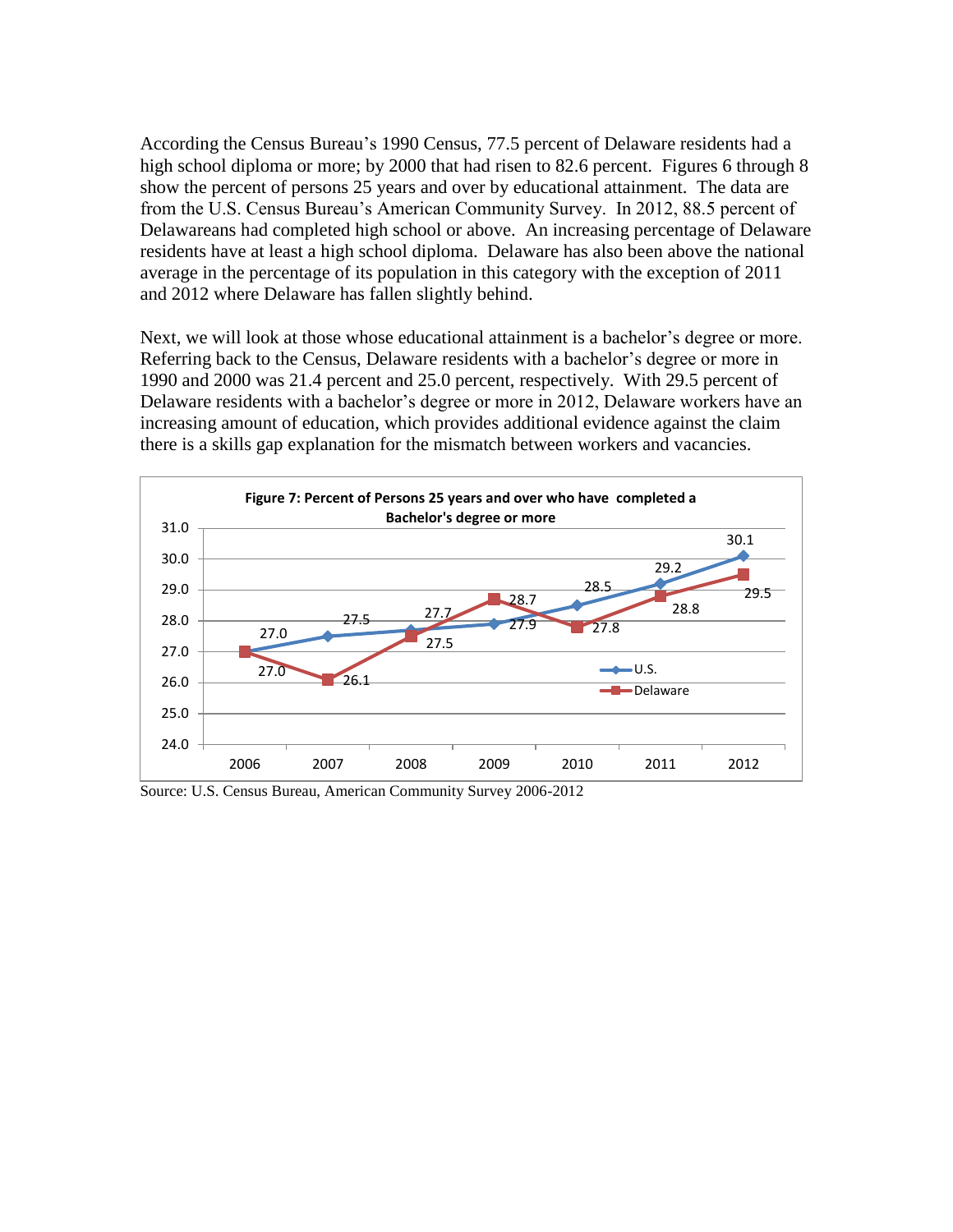

Source: U.S. Census Bureau, American Community Survey 2006-2012

The general trend for the educational attainment of Delaware's residents has been increasing over time. The evidence that there is a skills gap is not borne out in the Beveridge curve analysis or by reviewing the educational attainment data. Delaware's workforce is overall more educated today than it was in 2006 when Delaware's unemployment rate was 3.5 percent.

### **Disaggregation of the Beveridge Curve by Duration of Unemployment**

Next, we will look at how the duration of unemployment has impacted the Beveridge curve. The unemployment rate will be disaggregated by the duration of unemployment and plotted against the vacancy rate. Unemployment rates for duration of unemployment are calculated from the Delaware Current Population Survey (CPS) data and the vacancy rate comes from JOLTS. The unemployment rate was calculated by dividing the number of unemployed Delawareans by duration of unemployment by the total number of all employed Delawareans plus the unemployed by duration of unemployment. The monthly CPS data are not seasonally adjusted, so seasonality was removed from the data by extracting the trend. This was done by using the Census Bureau's X12 seasonal adjustment program and extracting the trend cycle from the CPS unemployment rate.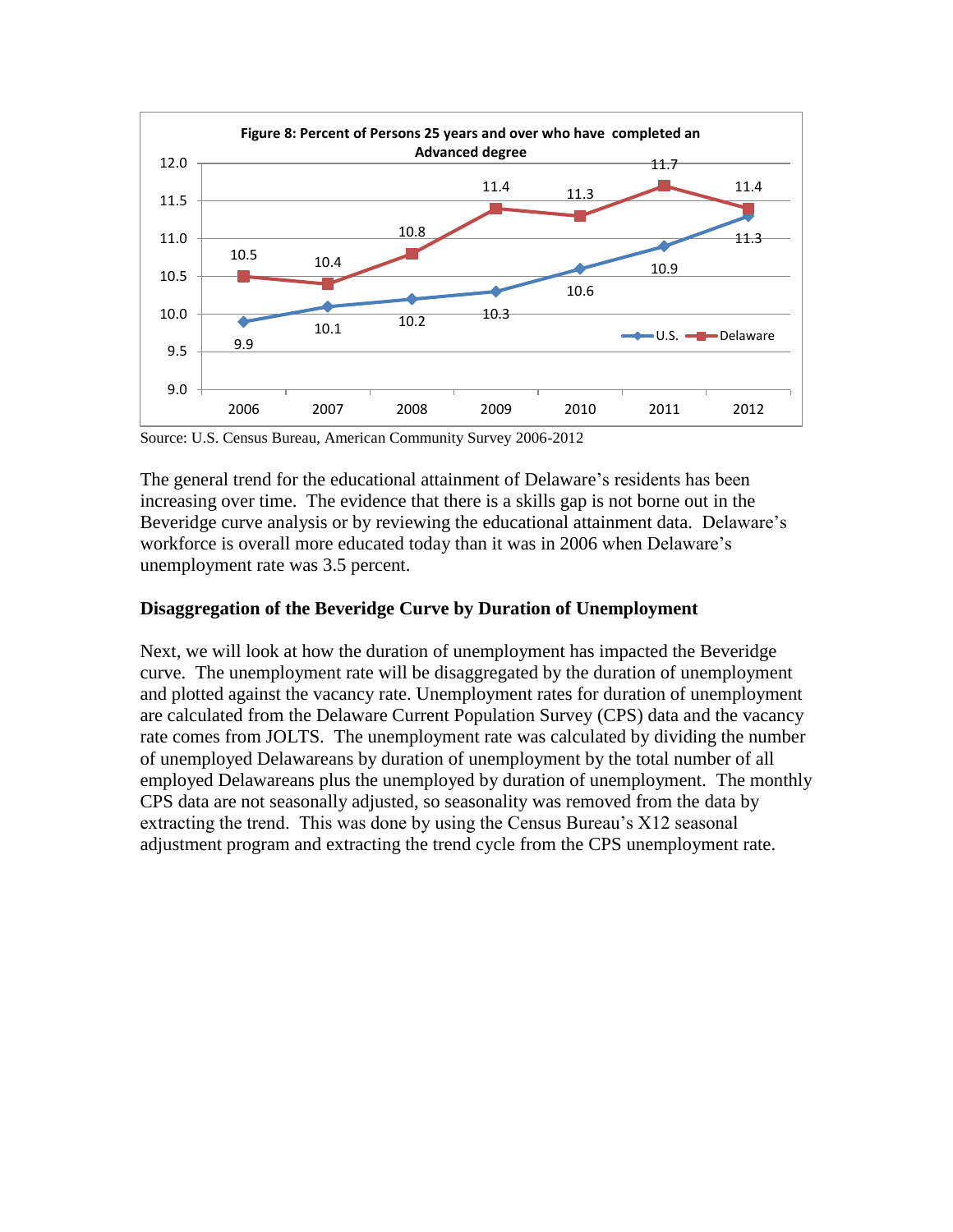

Source: U.S. Department of Labor, Delaware Current Population Survey. U.S. Department of Labor, Job Openings and Labor Turnover Survey

In Figure 9, the Beveridge curve begins to shifts out in 2009 for the long-term unemployed. The unemployment rate/vacancy rate relationship for these workers is very similar to Delaware workers as a whole (as seen in Figure 1). There is a counter clockwise rotation of the unemployment rate/vacancy rate relationship beginning in the second half of 2009 as the Beveridge curve shifts outward away from the origin. Contrast this to those who had been unemployed for a duration of 26 weeks or less, in Figure 10. For those who had been unemployed for a duration of 26 weeks or less, there is no outward shift in the Beveridge curve. By disaggregating the unemployment rate by the duration of unemployment, one can see a difference in the movement of the curve between the long-term unemployed (27 weeks and longer) and the short-term unemployed (26 weeks or less). The unemployment rate by duration of unemployment makes a difference in the outward shift in the Beveridge curve. On the other hand, disaggregation of the Beveridge curve by skill level showed no difference for the different levels of educational attainment for the outward shifting of the Beveridge curve. Only when the unemployment rate was disaggregated by duration of unemployment do we see that the duration of unemployment having a differential impact. The short-term unemployed have taken advantage of the increase in the vacancy rate with a reduction in the unemployment rate for this group of workers.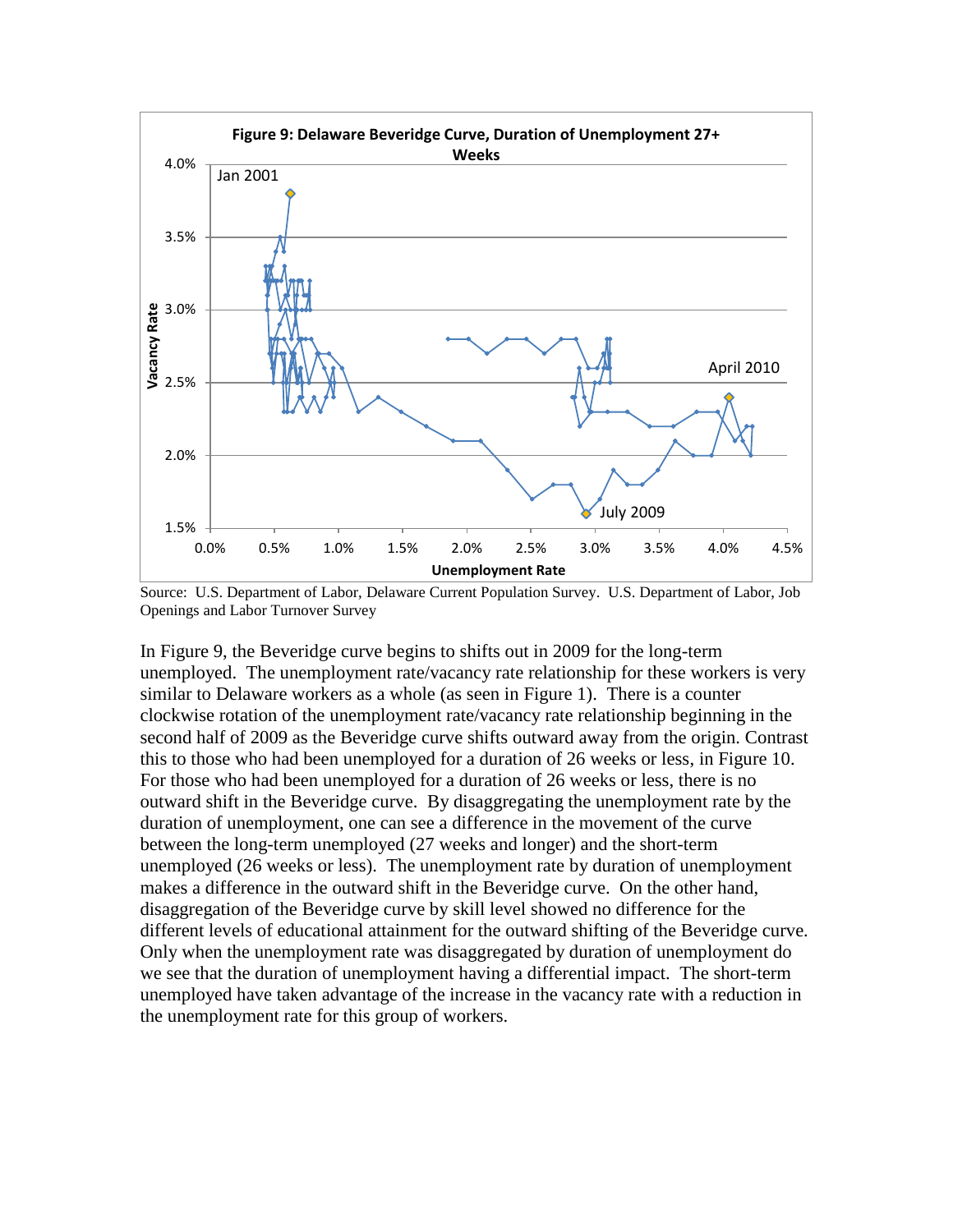

Source: U.S. Department of Labor, Delaware Current Population Survey. U.S. Department of Labor, Job Openings and Labor Turnover Survey

#### **Conclusion:**

Delaware's Beveridge curve has shifted outward since 2009. By disaggregating the unemployment rate by skill level one expected to find those with the most skills benefiting from an increase in vacancies from 2009 to 2012 if there was an excess demand for the most skilled workers caused by a skills gap. However, the most skilled workers had the same movement in the Beveridge curve as those with the least amount of skills leading to the conclusion that there is a lack of evidence that there is a skills gap in Delaware. Further investigation of the level of educational attainment to see if the skills of Delaware workers have in fact degraded in recent years revealed the opposite finding, that is, that Delaware's workforce today has more education than they have had in the past. Disaggregating the unemployment rate by the duration of unemployment has shown that the duration of unemployment does have a differential impact the Beveridge curve. For the short-term unemployed (26 weeks or less), the Beveridge curve did not shift outward away from the origin as it did for the long-term unemployed. For the shortterm unemployed, the increase in vacancies is associated with a reduction in the unemployment rate among this group. However, the long-term unemployed did not see the same type of reduction in the unemployment rate as the vacancy rate increases, as had occurred for the short-term unemployed. For the long-term unemployed, as the vacancy rate has increased in recent years, the unemployment rate has been much slower to respond. Disaggregating the unemployment rate by duration of unemployment suggests